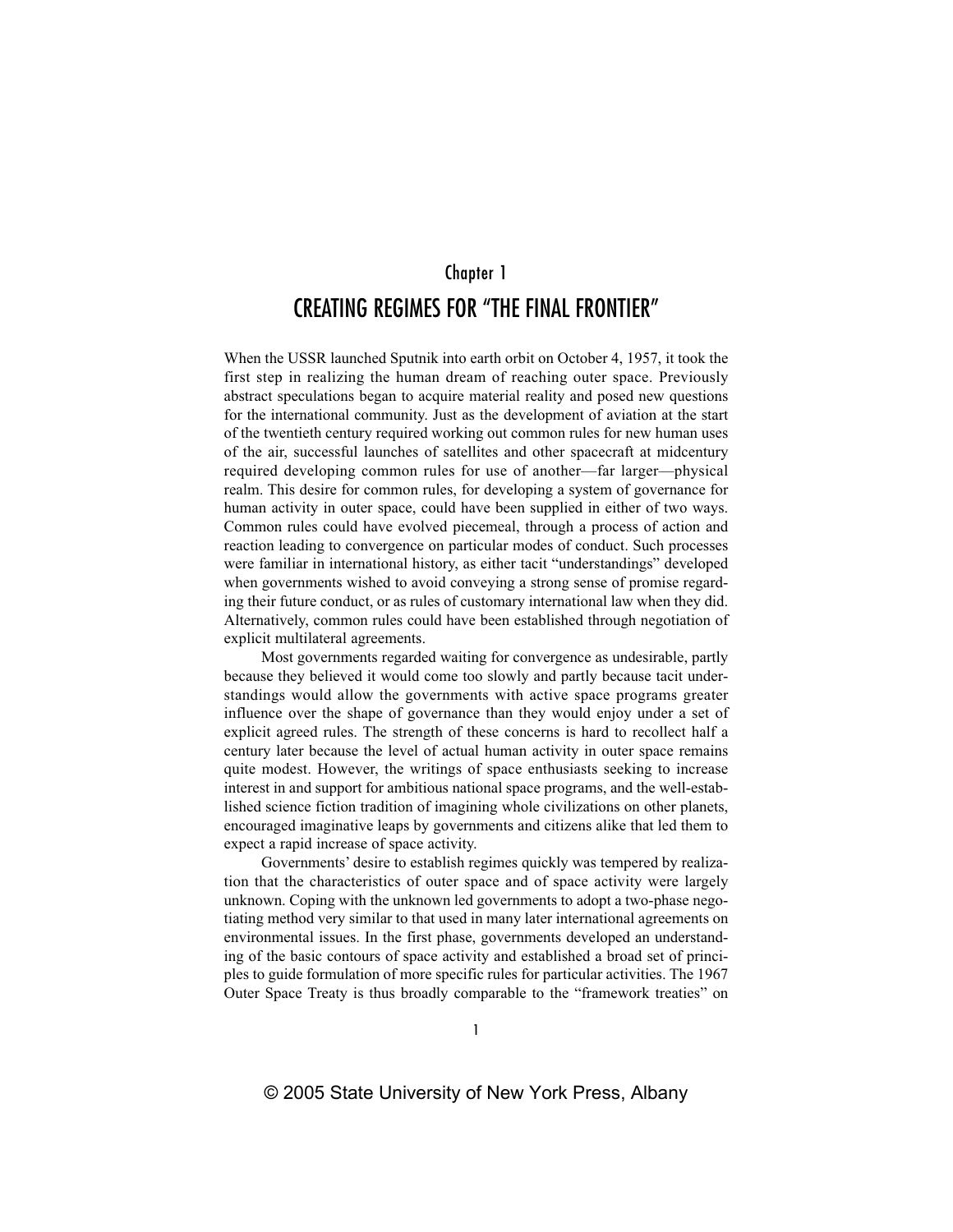environmental matters, which define an environmental problem, commit governments to addressing it, and establish various mechanisms of joint knowledgeacquisition and rule-making for developing policies aimed at ending, abating, or managing that problem. Just as governments later supplement the framework treaty with protocols or other ancillary agreements specifying the particular policy measures to be adopted, the Outer Space Treaty has been supplemented by a set of more specific agreements relating to particular forms of space activity.

# ACTORS, SOCIAL STRUCTURES, AND INTERACTION

Neither a generally shared desire for common rules nor the commonplace observation that international agreements reflect what the governments of most powerful states prefer fully explains the particular set of substantive rules included in any international agreement. Understanding why one set of substantive rules is adopted rather than another requires understanding how governments develop preferences among the various rules that might be adopted. This means looking closely at the processes of interaction through which agreements develop.

Establishing sets of common substantive rules, whether through tacit convergence or elaboration of explicit agreements, is a form of interaction among actors operating within a context established by the prevailing political and social structure. Social science theories of interaction can be arrayed on a spectrum running from highly structuralist on one end to highly atomist on the other. At the highly structuralist end, actors' beliefs, choices, and behaviors are treated as the products of "deeper" structural forces operating regardless of actor intentions and pushing actors towards particular outcomes. For neorealists, the "deeper" force is the exigencies of survival in a highly competitive armed anarchy.1 For worldsystem theorists and other economic structuralists the "deeper" force is a state's position in the economic system of global capitalism.2 For some postmodernists, the "deeper" force is language or discourses shaping what can be thought.3 At the highly atomist end, exemplified in some formulations of collective action and public choice theory,4 social structures are treated as having no strong effect, while actors' ability to persuade, induce, or coerce one another into some result produces the outcome. Arrayed along the large middle portion of the spectrum are a range of theories attributing causal significance to both social structures and actor strivings in varying proportions.<sup>5</sup> In recent years, the weight of opinion has shifted from the structuralist end of the spectrum towards the middle where actors are treated as conscious, goal-setting, and goal-seeking entities interacting within more or less tightly limiting contexts that channel but do not fully determine outcomes. Theorizing has thus shifted from an "either-or" to a "both-and" stance.

However, this broad agreement that both structures and actors matter has not been accompanied by consensus on how actors develop beliefs, formulate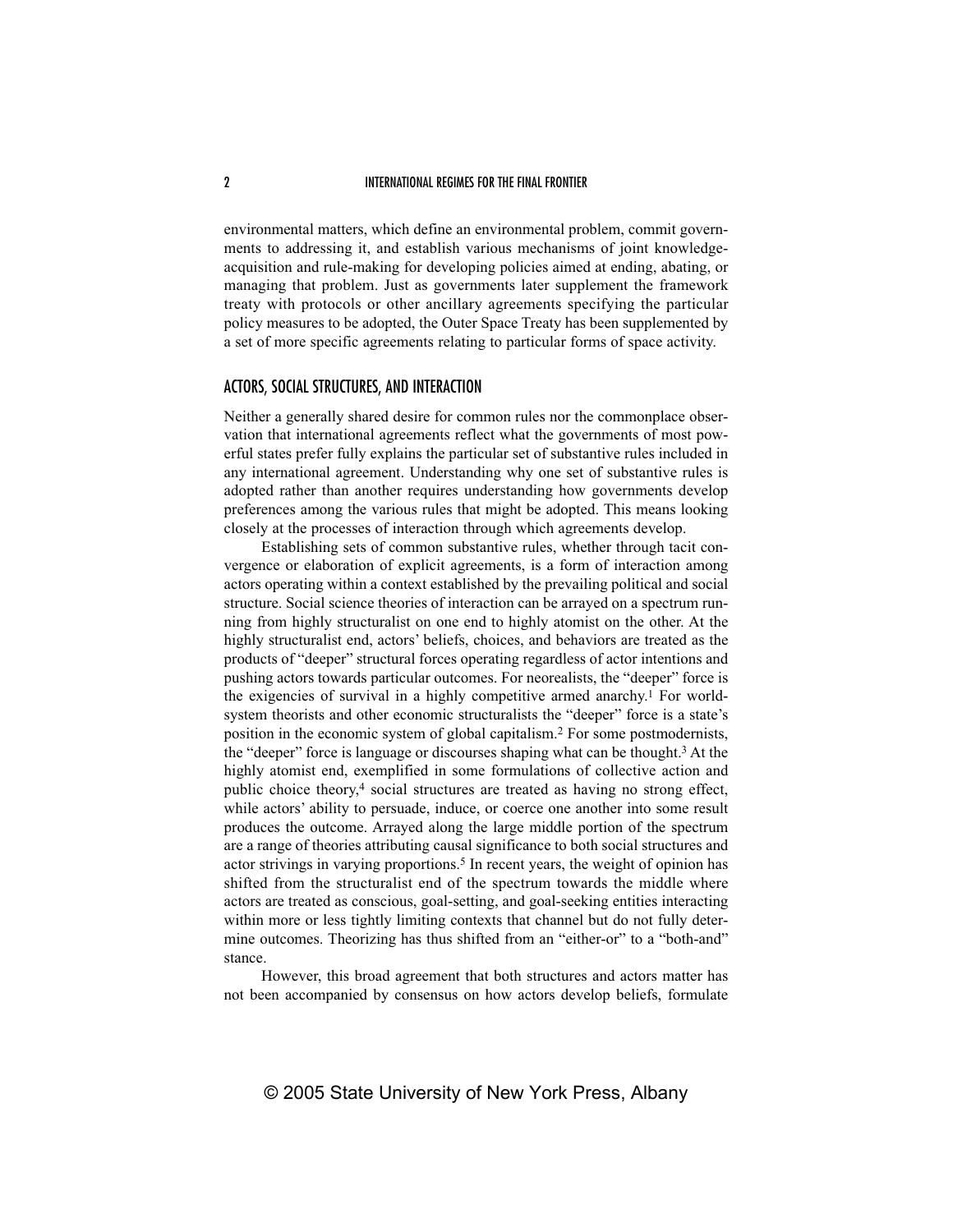goals, make choices, and interact with one another. At present two very contrasting accounts of how actors proceed enjoy wide support among students of international relations. Rational choice theory starts from two methodological individualist assumptions that place it towards the atomist end of the spectrum of theorizing. First, it treats social institutions as providing a "thin" context in which actors operate as arm's length bargainers involved in one transaction at a time.<sup>6</sup> Second, it treats the motvations of actors as arising from internal impulses that exist independently of their membership in any social system. Actors are treated as egoistic utility maximizers concerned primarily with material considerations, who refer to those material interests for guidance in their definitions of preferences, choices, and actions consistently across interactions. In short, the primary question actors ask themselves is "what do I want?"7 The contrasting social practices approach lies more towards the structuralist end of the spectrum in positing that actors learn their purposes and goals from membership in a society where they are socialized into and perform particular roles.8 Adopting the perspectives and aspirations appropriate to their role guides them in identification of their own preferences and the range of acceptable choices and behaviors. This methodologically holist approach regards actors as products of their wider society rather than as social atoms coming together only for incidental interchanges, and social norms as strong connecters rather than as incidental results of self-interest seeking among interacting egoists.9 In social practices accounts, then, the primary question actors ask themselves is "what am I?"

Though rational choice and social practices accounts are frequently seen as rival explanations of actor conduct,10 they do share one important feature. Theorists of both persuasions tend to assume that actors can move quite smoothly and rapidly from understanding their own interests or identities to interacting effectively with others because they spontaneously converge on a common conception of the interaction at hand. In rational choice accounts, this convergence occurs as actors all perceive the pattern of shared and divergent interests they bring to the interaction and therefore the contours of the "game" in which they will be involved. In social practices accounts, this convergence occurs because actors all agree that the same social norms and consequent logic of appropriateness will guide their conduct towards one another. Yet understanding how this convergence occurs is important because this is where the process of moving from a vague desire for common rules to adoption of a particular set of substantive prescription for conduct begins.

In both theories, then, actors appreciate any situation they face in much the same way, either by pursuing utility maximization or by following the prescribed social norms. Both ignore the strands of social science theorizing that argue actors are actually sensitive to the type of interaction they are about to enter. This is the basis of the political science argument that in both domestic<sup>11</sup> and international12 politics, the course of interaction is shaped by actors' beliefs about the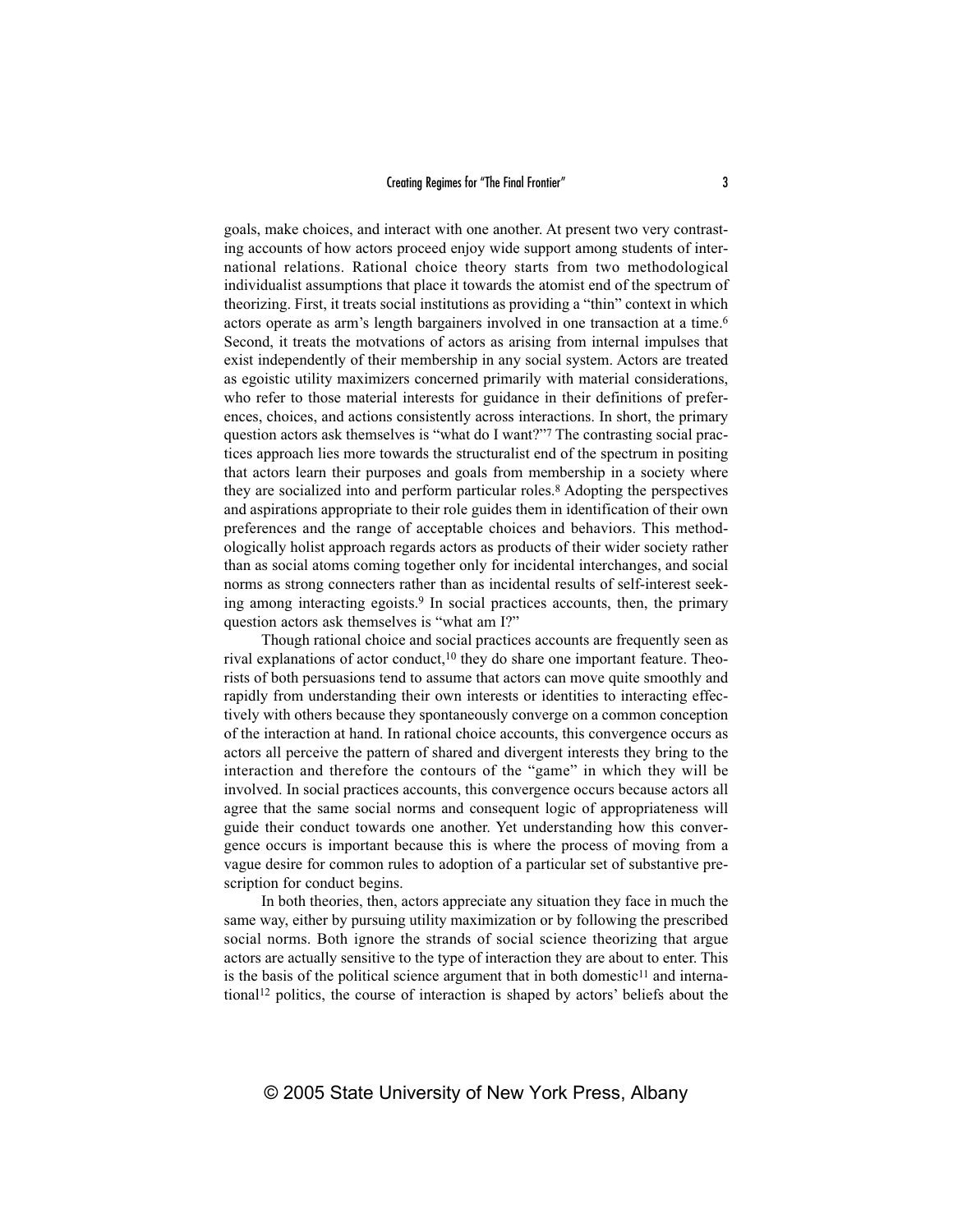character of the issue or problem being addressed. Similarly, both symbolic interactionist sociology,<sup>13</sup> and self-categorization theory in psychology<sup>14</sup> posit that actors orient themselves towards others and identify the contours of the interaction in which they are or will be engaged by identifying the character of the situation they face. In all of these conceptions, actors ask "what am I (or will I be) doing?" before considering the "what do I want?" emphasized in rational choice accounts or the "what am I?" emphasized in social practices accounts.

Paying more systematic attention to how the answer to "what am I doing?" shapes actor convergence on a common conception of their interaction permits taking up the additional symbolic interactionist insight that actors have multiple interests and identities which receive different degrees of emphasis at different times. Which interests or identities come to the fore and which recede into the background depends, in the symbolic interactionist view, on the character of the interaction at hand, because the interaction provides cues about how actors should present themselves. This insight is particularly important when dealing with composite actors like states in the international system. States consist of a collection of member-actors—including political leaders, government agencies, economic or other interest groups, identity-based groups, and social movements—having interests and identities that they seek to advance by securing enough influence to guide state policy towards emphasizing state interests and identities compatible with their own.

Emphasizing how actors perceive their situation necessarily draws attention to processes of individual and collective cognition. The literatures on problem definition,<sup>15</sup> cognitive framing,<sup>16</sup> prenegotiation,<sup>17</sup> and naturalistic decision making18 all point out that actor's definitions of the situation at hand affect their perceptions of the interests or identities they have at stake, the likely character of interaction with others, and the relative desirability of the possible outcomes. They also emphasize that individual and group cognition is a dynamic mechanism by highlighting the cognitive processes through which situation definitions can be harmonized among actors holding initially divergent ones, or be changed over time even among a set of actors who initially shared a common situation definition. This formation and re-formation of situation definitions, then, is one of the dynamic links between actors and social structures.

The situation definition answering the question "what am I doing?" simultaneously establishes three basic contours of the coming interaction. First, it identifies the type of issue or problem being addressed, assigning it to some particular policy realm, and thereby indicating which sets of causal and normative beliefs are relevant to comprehending the matter at hand. These foregrounded causal and normative beliefs become the starting points for developing both sincere positions on the issue and "strategic communications" most likely to persuade others to adopt similar conclusions about how to deal with the issue or problem.19 Second, the situation definition conveys a broad sense of the set of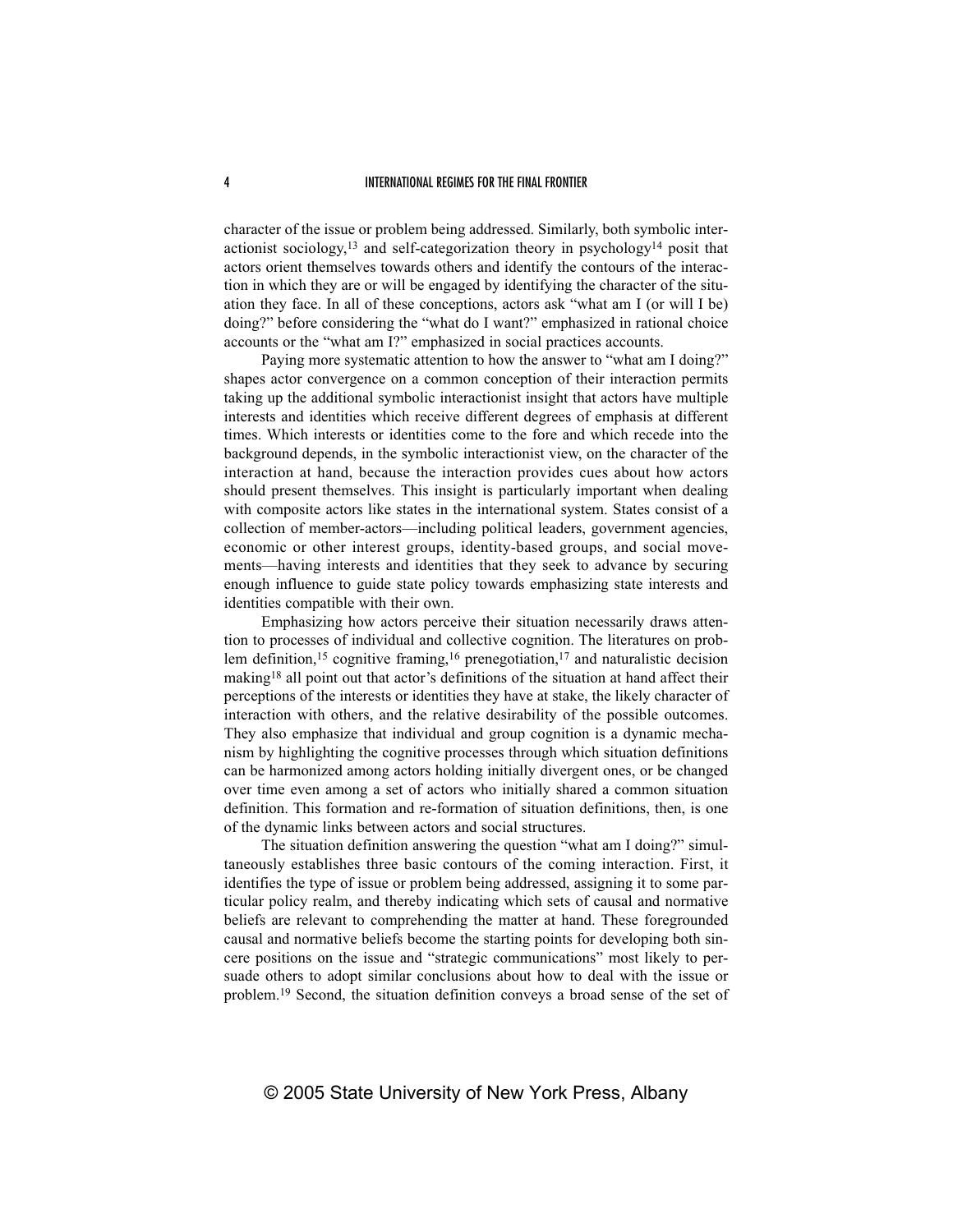policy means most appropriate for dealing with the issue or problem at hand, bounding the range of plausible policy choice. Third, by defining the sorts of authority, capability, experience, or expertise relevant to addressing the issue or problem, the situation definition indicates which persons, groups, or organizations have strong or weak claims to be included in the policy-making process. Thus, situation definitions include more than the beliefs about and perceptions of a particular policy question emphasized in the literature on problem definitions or frames; they also suggest who, using what means, is relevant to addressing it.

Except in the ongoing debate about the causes or implications of the end of the cold war, international relations theorists have paid little attention to situation definitions. This is not surprising; the influence of situation definitions is far less visible in "normal times" when they are stable and widely shared. Analysts who focus on "normal times" can treat them as operating much like the "focal points" of coordination,<sup>20</sup> or the "scripts" of cognitive science<sup>21</sup> that permit actors to converge so rapidly on a common understanding of what is happening and a mutual appreciation of each others' goals and actions that the process of interaction seems to be engaged automatically. Yet the cognitive science literature indicates that situation definitions are central to interaction even in "normal times" when social structures are stable.

Examining the early development of international regimes for outer space provides a good opportunity to trace the influence of situation definitions on international interaction in "normal times" for two reasons. First, several factors generally regarded as having considerable influence on the process and outcome of negotiations were largely stable during this period, making it easier to trace the influence of situation definitions. Second, the newness of space activity meant that governments could not simply take up some preexisting situation definition; they had to devote some amount of attention to developing one.

Three factors generally viewed as having considerable impact on processes and outcomes in world politics—the general institutions and practices of the international system, the procedural norms and rules used to structure a particular negotiation, and the distribution of capability among the states participating in the negotiations—were quite constant. The general institutions of the international system as a whole underwent relatively little variation between 1957 and 1988. The initially European Westphalian system of independent territorial states had become global and now included intergovernmental organizations providing almost all-inclusive negotiating forums. Within this stability of basic institutions and practices there were some shifts in the inflection of relations among states. The intensity of cold war conflict between East and West had decreased some in the mid-1950s, decreased further in the mid-1960s, reintensified in the late-1970s, and decreased again after 1986. Economic and social interconnection between the domestic societies of states increased during this time, though unevenly because dictatorial governments could often isolate their countries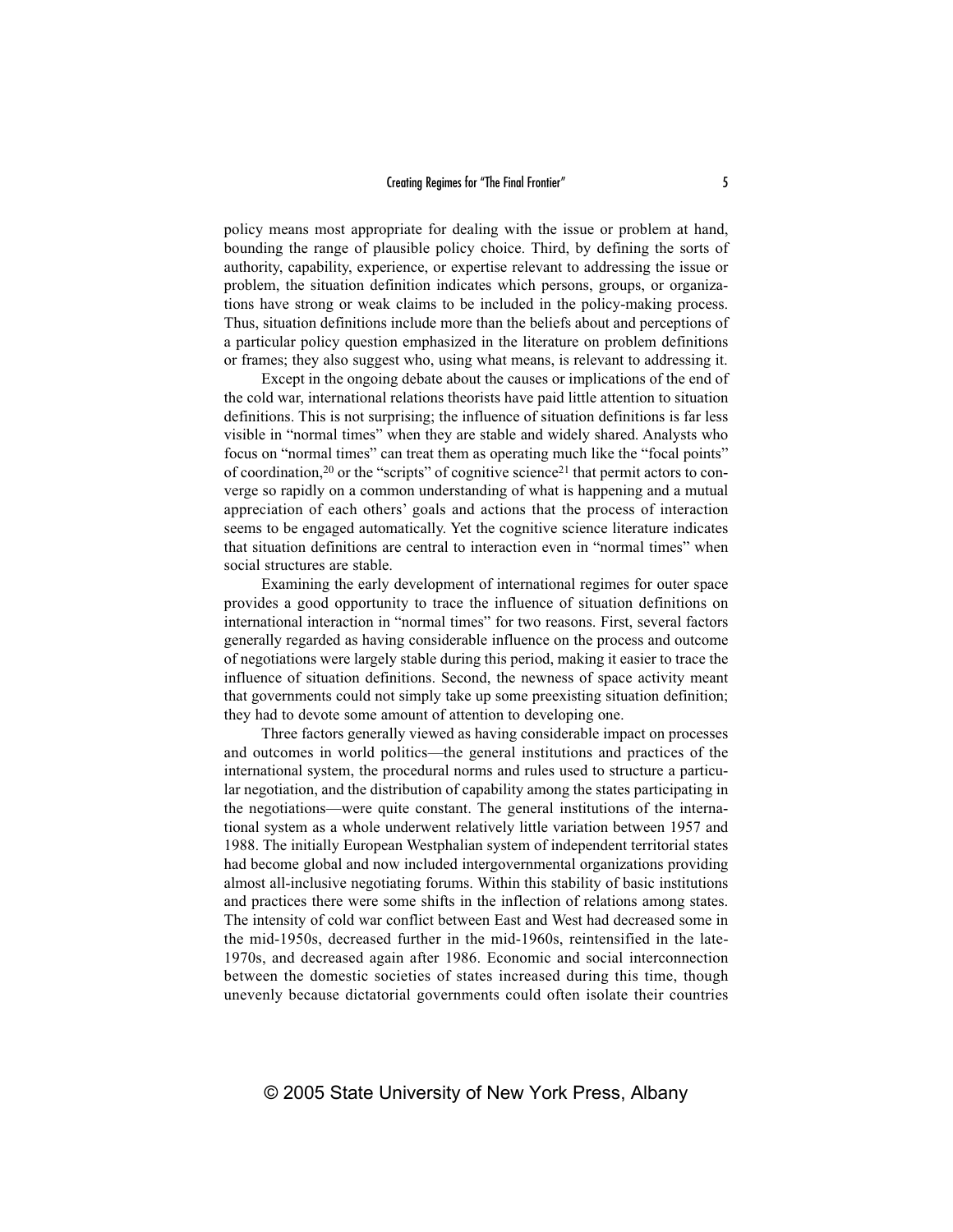from transnational interactions. By the mid-1960s, East-West competition was supplemented by the "South-North" contentions between developing and industrial states. However, these inflections did not affect the fact that bargaining proceeded in a very "thin" institutional context allowing actors to proceed egoistically and employ sharp tactics. Though there were enough differences in membership and voting rules to encourage some forum-shifting on certain issues, the various United Nations (UN) bodies where outer space issues were discussed all operated according to similar practices of multilateral diplomacy. The distribution of capability on space issues also remained highly uneven. Other states had begun undertaking space activity by 1988, but the United States and the Soviet Union maintained such a commanding lead in space technology throughout the period that the issue-specific distribution of capability remained far more bipolar on space activity than on any other sort of international interaction.

The very newness of space activity meant that governments could not just converge unconsciously on some common situation definition. The lack of extensive experience with space activity meant situation definitions had to be created, and this involved more or less extensive discussion of how the issues should be defined. The forms of reasoning they applied, the way they reasoned to particular situation definitions, and the impact of those situation definitions on the course of negotiations can be traced in some detail through contemporaneous documents. Space regime negotiations occurred primarily in UN forums which combined the public formality of "parliamentary diplomacy" in open meetings with behind-the-scenes discussions in closed meetings, hallways, and informal gathering places. What is omitted or obscured in the meeting records is often revealed either in national policy debates or in the extensive legal and policy literature—much of it contributed by individuals directly involved in the negotiations—that preceded, accompanied, and followed the conclusion of each space treaty. The ability to trace the construction and impact of situation definitions is reinforced by the largely tacit consensus against attempting to write rules for every form of space activity in one comprehensive agreement. This decision meant there would be several distinct negotiations, each involving its own process of establishing and operating from a separate situation definition.

Studies of human cognition have identified several forms of human reasoning that can be used to develop the shared situation definitions needed for effective interaction. Induction and deduction, though prominent in analytical reasoning, tend to be less useful in formulating situation definitions or developing other forms of knowledge when actors who need to address some question or problem quickly possess only fragmentary information about it. Inductive reasoning, which relies on a "bottom-up" generation of organizing concepts from a large set of particular observations, is hobbled by the lack of prior experience.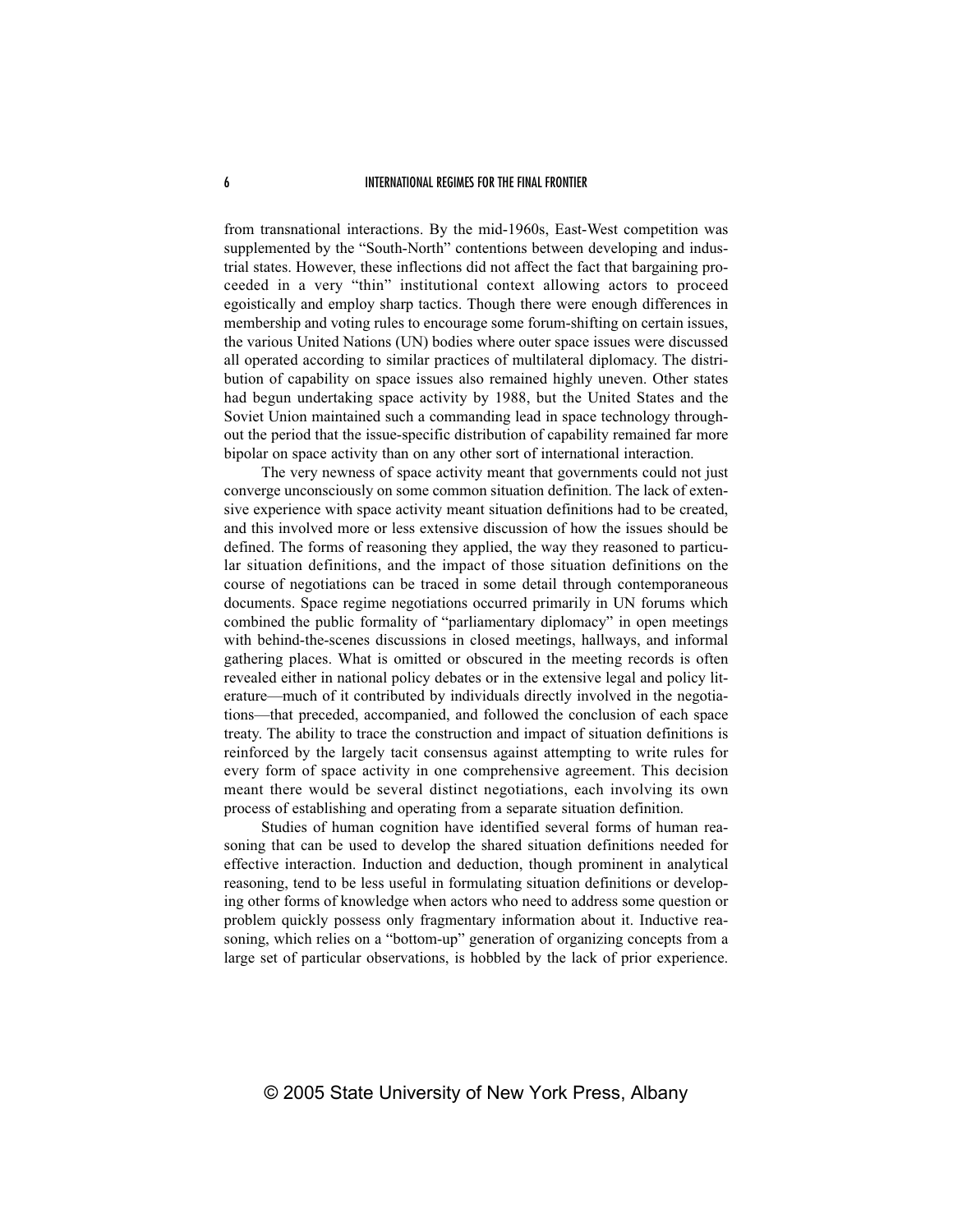Deductive reasoning, which depends on having a clear conception of a problem or issue for "top down" generation of rules for behavior from general assumptions and postulates about the relationships of various factors involved in the situation, is hobbled by the lack of a sufficiently clear theory establishing the assumptions and postulates. In situations of limited knowledge, actors are more likely to rely on the more suggestive modes of reasoning by metaphor or analogy. Both modes are similar in projecting from the familiar to the unfamiliar, with metaphor operating more loosely as an orienting device and analogy operating in more concrete fashion by suggesting that particular causal or evaluative beliefs valid for the familiar also apply to the unfamiliar.<sup>22</sup> In the outer space negotiations, the more concrete nature of analogies and the high familiarity of the participants with reasoning by analogy led to favoring analogy over metaphor.

Analogies facilitate transferring knowledge from the familiar to the unfamiliar in either of two ways. In the simpler form of transfer, the unfamiliar is a relatively concrete event or behavior that appears to be sufficiently like other familiar events or behaviors to count as another instance of the same type of event or behavior. Once that claim is accepted, the unfamiliar instance is classified under the type and treated according to the existing understandings about that type. Thus, for example, the atom bomb was a new destructive device widely regarded by strategists as having the potential to transform warfare; yet international lawyers immediately identified it as a weapon and regarded it as covered by the laws of warfare regarding weapons. In the more complex form of analogical transfer, the unfamiliar event or thing cannot be equated to a concrete example of a known type but is regarded as sufficiently similar in some respect to permit using knowledge of the familiar to develop an understanding of the new type exemplified by the unfamiliar.

Both forms of analogical reasoning were invoked in development of international regimes for outer space activity. Outer space itself was a new physical realm where human activity could occur different enough from "air," "sea," and "land" to need a locational classification of its own. Only when that was worked out could basic rules distributing regulatory authority, access, and use rights be established. In contrast, particular forms of space activity appeared to have strong similarities with certain forms of activity on Earth. Governments could thus draw directly on knowledge of and rules regarding the cognate earthly activity when designing the rules for particular forms of space activity. Thus, the preliminary phase of establishing a locational classification of "outer space" and the norms defining patterns of authority, access, and use rights featured a considerable amount of complex analogical reasoning while creation of international regimes for particular forms of space activity relied mainly on direct transfers of ideas from similar types of earthly activity.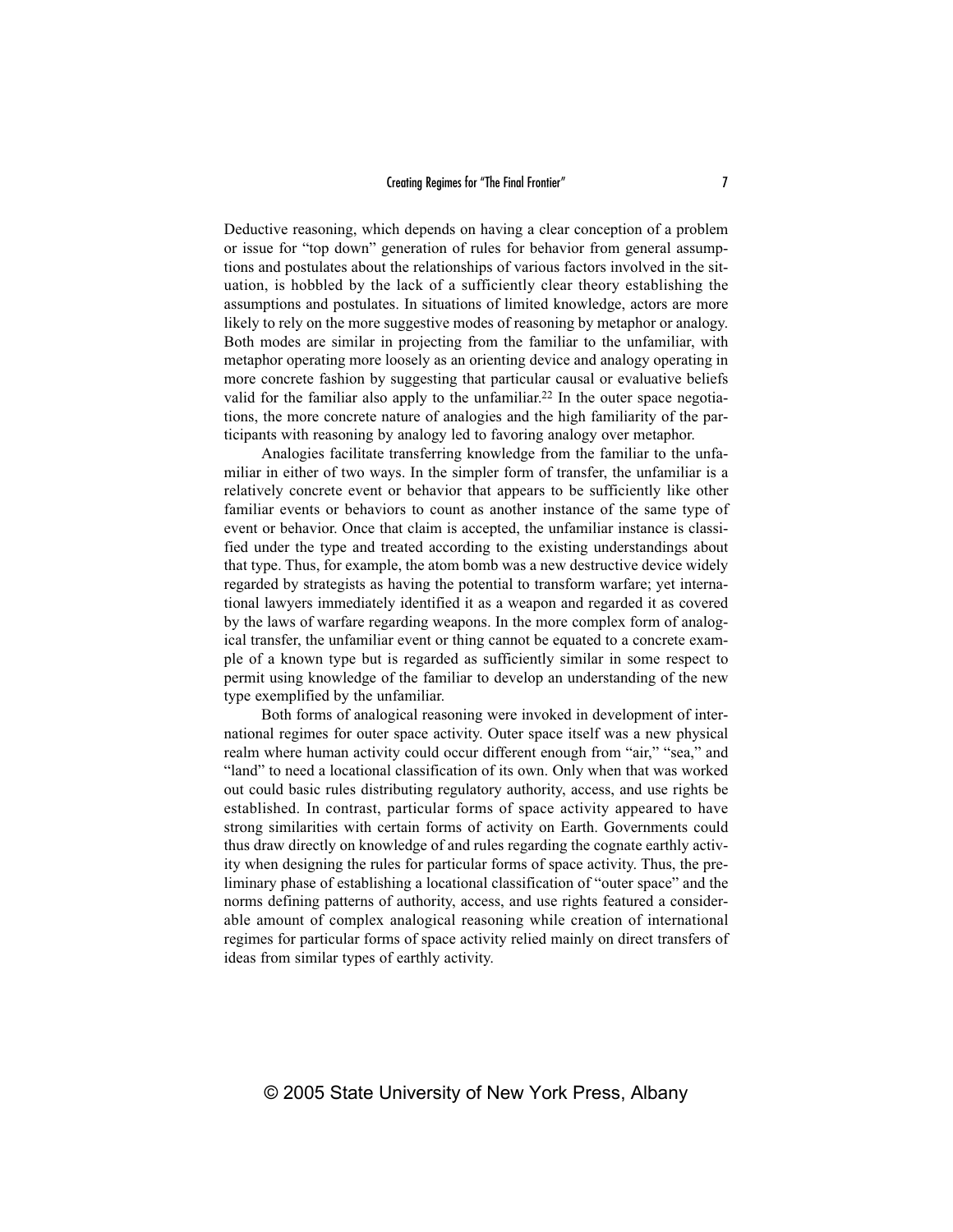# SITUATION DEFINITIONS AND INTERACTION

Investigating the impact of situation definitions on regime-formation involves focusing on political processes. Like other forms of collective decision-making, regime-formation can be regarded as having distinct phases of agenda-setting, debate, decision, implementation, and review in which a question or problem is identified as a matter of collective concern, ways of addressing it are proposed and debated, a collective choice among proposed approaches is made, that choice put into practice, and the results of putting it into practice assessed.23 When a widely shared situation definition already exists, it affects the prospects of getting some issue or problem on the agenda and of adopting each proposed approach to managing or solving it. When one does not, the process of working one out is necessarily prior to focused debate about the issue or problem and choice among proposed regimes because regime formation cannot proceed very far if actors cannot identify what they have at stake or what proposals would best secure their preferences.

An agreed situation definition also affects the processes of deliberation and decision among governments by identifying the types of knowledge relevant to and the sorts of actors regarded as deserving a significant say in decision making. Contemporary governments are large organizations dividing an array of tasks among several individual officeholders or agencies. Over time, the officeholders and agencies develop a strong sense of the division of labor among themselves, a sense often reinforced by constitutions, laws, and traditional usages. Thus, ministries of economics or the treasury expect to have a leading role in trade negotiations, and general staffs a major say in alliance negotiations.

Proposed situation definitions are the product of individual actors' cognition. Widely shared situation definitions are "social facts" understood individually but simultaneously by many actors and therefore providing a shared basis for interaction. This parallelism of cognition makes the shared situation what some cognitive theorists call a "social" or a "group" cognition, a common possession of many minds that persists and continues to guide the group as long as most group members continue to treat it as a "fact" not subject to immediate revision.<sup>24</sup> Though most of the social cognition literature focuses on sets of individuals,25 conventional references to "the international community" and English School conceptions of "international society"<sup>26</sup> support the idea of treating governments as individual actors involved in group cognition, with the proviso that the process of interactor cognition among them can involve making appeals to identifiable coalitions within other governments or to social actors in a state able to influence their government as well as to other governments as a whole.

Developing group cognitions, whether in the form of "mental models" that interpret how some aspect of the social or physical environment operates, "prescriptions" that suggest appropriate action in particular circumstances, "ide-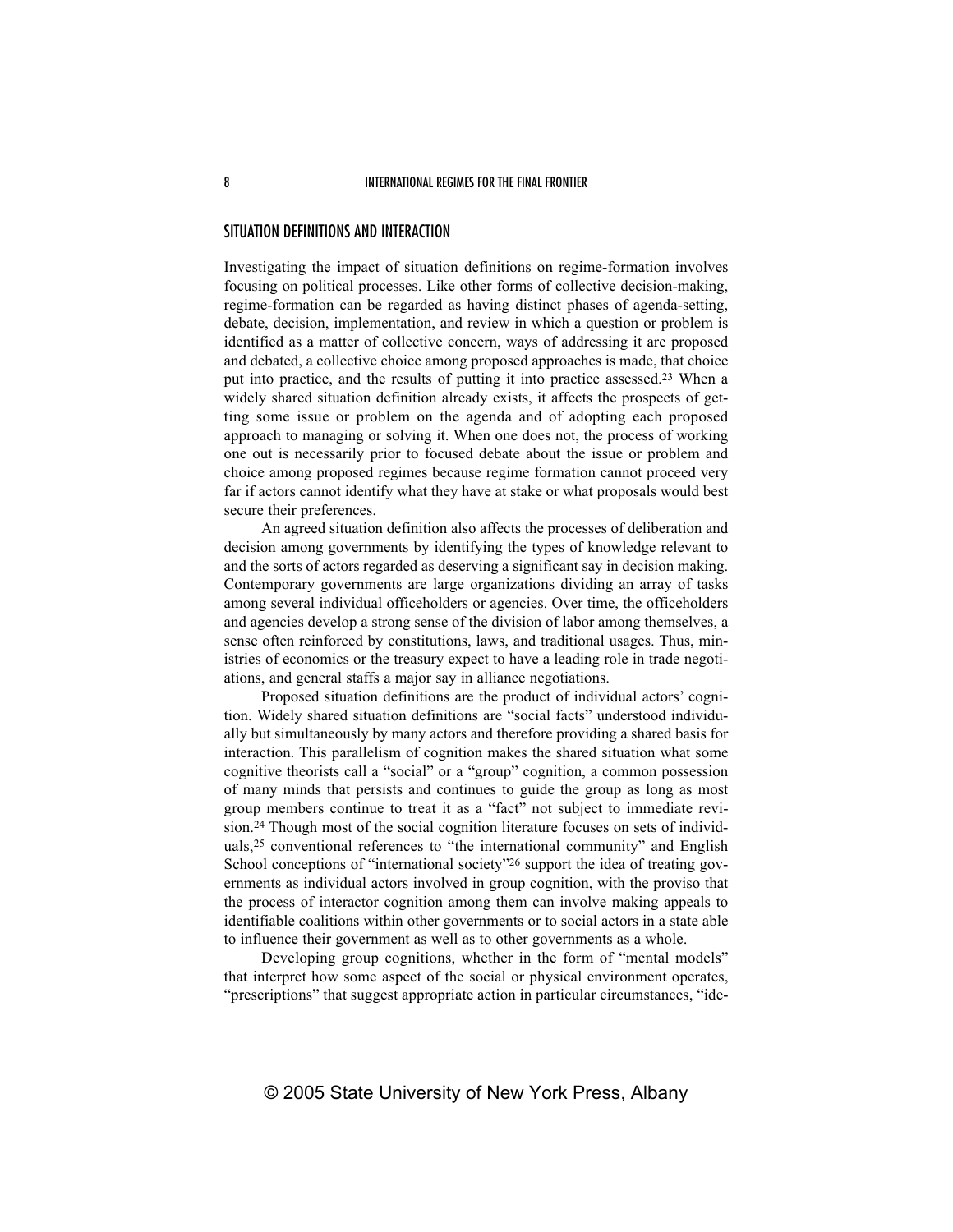ologies" that combine a mental model with notions of how the environment should be changed to improve human life, or "situation definitions" that identify the main features of a problem or issue,  $27$  involves actors working together. Each actor's own cognitive processes result from an intersection of external "incentive-altering" influences (including institutions, social norms, and appreciations of the physical universe) and "brain-based" factors (like emotional states and prior knowledge)<sup>28</sup> as affected by interacting with others in some joint problem solving or knowledge-generating effort.29 The group effort does not replace individual cognitive activity; each member of the group still thinks on its own. It does, however, foster shared beliefs and can build a sense of group efficacy.30 There is, however, no guarantee that the sense of group efficacy will be positive, or that group efforts will produce better results than individual cognition. There is considerable evidence that groups never manage to pool all the information available to individual members. Information shared early in the process is likely to carry greater weight, particularly if it supports the initial preferences individual members brought to the group effort.31 The more likeminded the individual members are at the start, the higher the likelihood that they will fall into pathological forms of "groupthink"32 severely limiting information search or will adopt more extreme versions of their initial views through exposure to additional arguments in favor of those views.<sup>33</sup> Yet under other circumstances group cognition can improve upon individual cognition by summoning the information-processing capacities of several actors at once and exposing each to counterarguments.

The debate and decision phases of international regime-formation occur at two levels simultaneously. First, individual actors must perceive the situation, consider possible actions, choose among them, and act to attain goals. The centrality of goal definition in this process is widely acknowledged; thus the term "preference formation" seems to be an appropriate summary of the within-actor activity. Second, the set of interacting actors must develop shared intersubjective meanings, knowledge, and beliefs about the matter or question at hand, and make collective choices through strategic interaction and/or joint deliberation; here the term "preference aggregation" is used to denote this among-actor activity.

In preference formation individual governments develop their own views by drawing on their own conceptions of what interests or identities are at stake and follow their established political routines allocating decision-making influence among internal actors. Preference formation about international regimes requires each government to answer two distinct but linked questions—should a regime exist? and, if so, what substantive and procedural rules should it contain? The link between the questions is closest when a government rejects the need for a regime because that conclusion entails rejecting all proposed regime components. The link is also close when a government believes that accepting any regime, whatever the content, would put it in a better situation than staying in the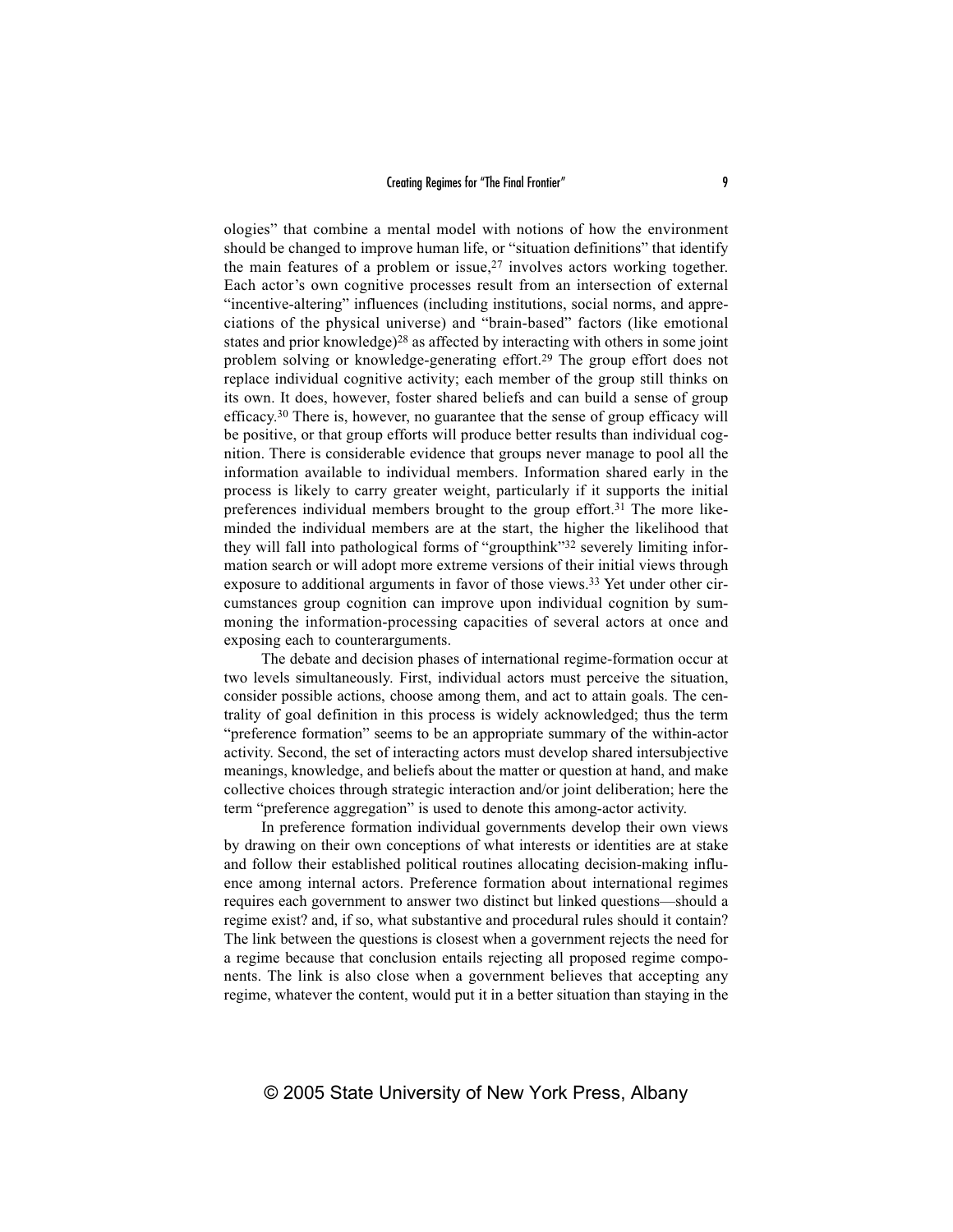current regime or nonregime status quo. In all other circumstances, reactions to the likely content affect reactions to the question of whether a regime should exist. However, belief that exclusion from a regime-in-formation will be costly can override objections to the proposed content, particularly for governments that believe working from within will offer some prospect of affecting the regime's application and future evolution.34

Preference aggregation involves individual governments interacting in various ways, using the means of pressure, exchange, and persuasion available to them. Each government hopes to secure broad assent to its most-preferred outcome but is aware that it may have to settle for a less-desired one depending on how preferences are distributed among the other governments or coalitions of other governments involved in the interaction. Focusing primarily on pressure and exchange encourages conceiving of preference aggregation as a process of one actor using external leverage to affect another actor's choices and behaviors. Persuasion, in contrast, is a process of "bringing the other around" by getting it to alter the cognitions that inform its choices and behaviors.

This distinction between preference formation and preference aggregation might suggest that they form a "two-step" in which governments first determine what they want and then try to secure it. The reality is more complex for three reasons. First, preference formation occurs in a social context in which alreadyestablished social institutions, shared problem definitions, and other shared meanings, knowledge, and beliefs shape governments' understandings of themselves, their interests, and the process of interaction. This has been acknowledged most explicitly in the constructivist emphasis on socialization of actors into shared understandings for definition not only of current preferences, but also of the underlying interests and conceptions of self that guide their formation,35 and in the postmodernist emphasis on "discourses" as shapers of individual and collective beliefs and action possibilities.36 Second, governments' identification of their own preferences is itself affected by their estimate of what is likely to happen during interaction, a point most clearly acknowledged and analyzed in rational choice treatments of the impact of expected utilities and shadows of the future in ranking possible outcomes and choosing interaction strategies. Third, preference aggregation is affected by the degree to which individual preferences diverge or converge initially and over time, and the ways actors carry out their interactions. This is acknowledged in the rational choice discussion of different game structures, which are defined by divergence and convergence of preferences held by the players,<sup>37</sup> the classical realists' exploration of the impact of "revolutionary states" refusing to follow established practices,<sup>38</sup> and the evolutionary theorists' emphasis on systems "tipping" in different directions as particular types of actor or action strategy become more or less prevalent in a social system.39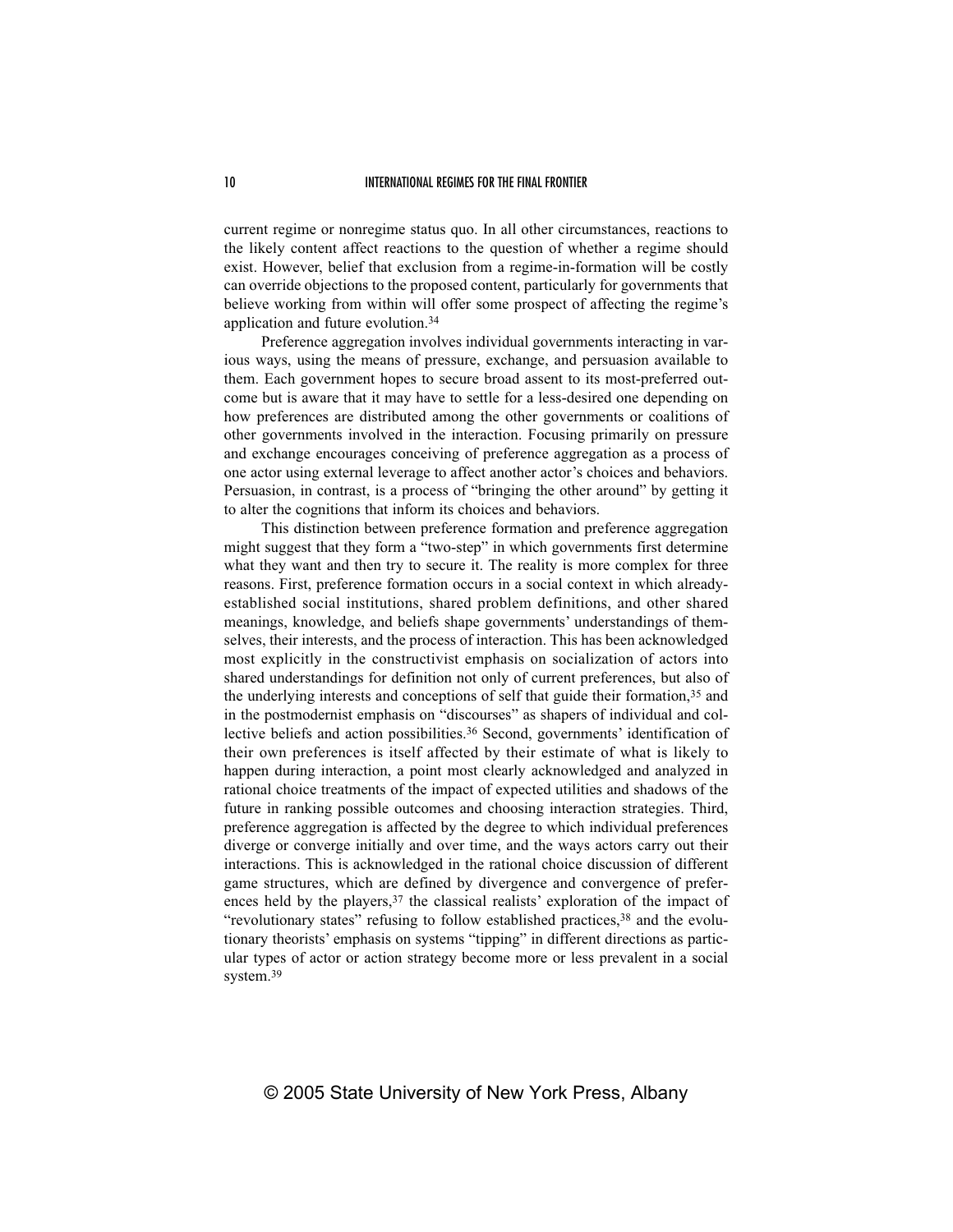Preference formation and preference aggregation feed into each other particularly strongly when the individual actors are themselves aggregates rather than single individuals. In contending over definitions of state preferences, domestic actors keep in mind that their state will be interacting with other states in the context of an international system having particular characteristics; in contending over preference aggregation, governments (and other political actors) keep in mind that influencing domestic actors in another state can lead to shifts in the domestic balance of influence that produce changes in that other state's preferences.

Shared situation definitions are necessary to establishing viable international regimes, but are not sufficient. They guide but do not fully determine preference-formation and preference-aggregation processes. In particular, situation definitions seldom restrict actors to one means of interaction with each other and they certainly do not determine by themselves how particular actors fare in their efforts to secure outcomes as close as possible to their first preference. Thus, understanding the full dimensions of establishing both basic presuppositions of governance and the more detailed regulations for particular activities requires paying attention to the other aspects of interaction.

The means of interaction available to actors can be classified into three broad types: pressure, exchange, and persuasion. Pressure, whether in the form of deprivations (coercion) or rewards (inducement), involves actors' use of threats, promises, or unilateral moves that limit remaining choices to alter others' behavior. Pressure is a device for affecting other actors' immediate ranking of outcomes, and occasionally their set of preferences by removing some choices from consideration, but usually leaves in place the conceptions of interests and identities that underlie those preferences. Exchange involves actors in swapping material possessions, political support, or some combination of the two for mutual gain; each actor involved offers some of what it has in abundance for something it has in dearth. Actors using exchange typically focus on current preferences rather than underlying interests or identities in pursuing "win-win" situations of mutual gain compared to the pre-exchange status quo. Persuasion involves actors in offering arguments aimed at affecting others' reasoning. Actors using persuasion seek to alter others' preferences now and in the future by altering their conceptions of their own interests or identities or both. Persuasion may be oriented towards the present or immediate future, but is often a longer-term effort to shift preferences through changing conceptions of interest or identity.

There is enough readily observable use of power to create pressures on other actors in international relations (as in politics generally) that accounts attaching primacy to exchange or persuasion serve more as images of logically possible modes of interaction than as descriptive claims about how international politics actually operates. Yet even realists concede that governments and other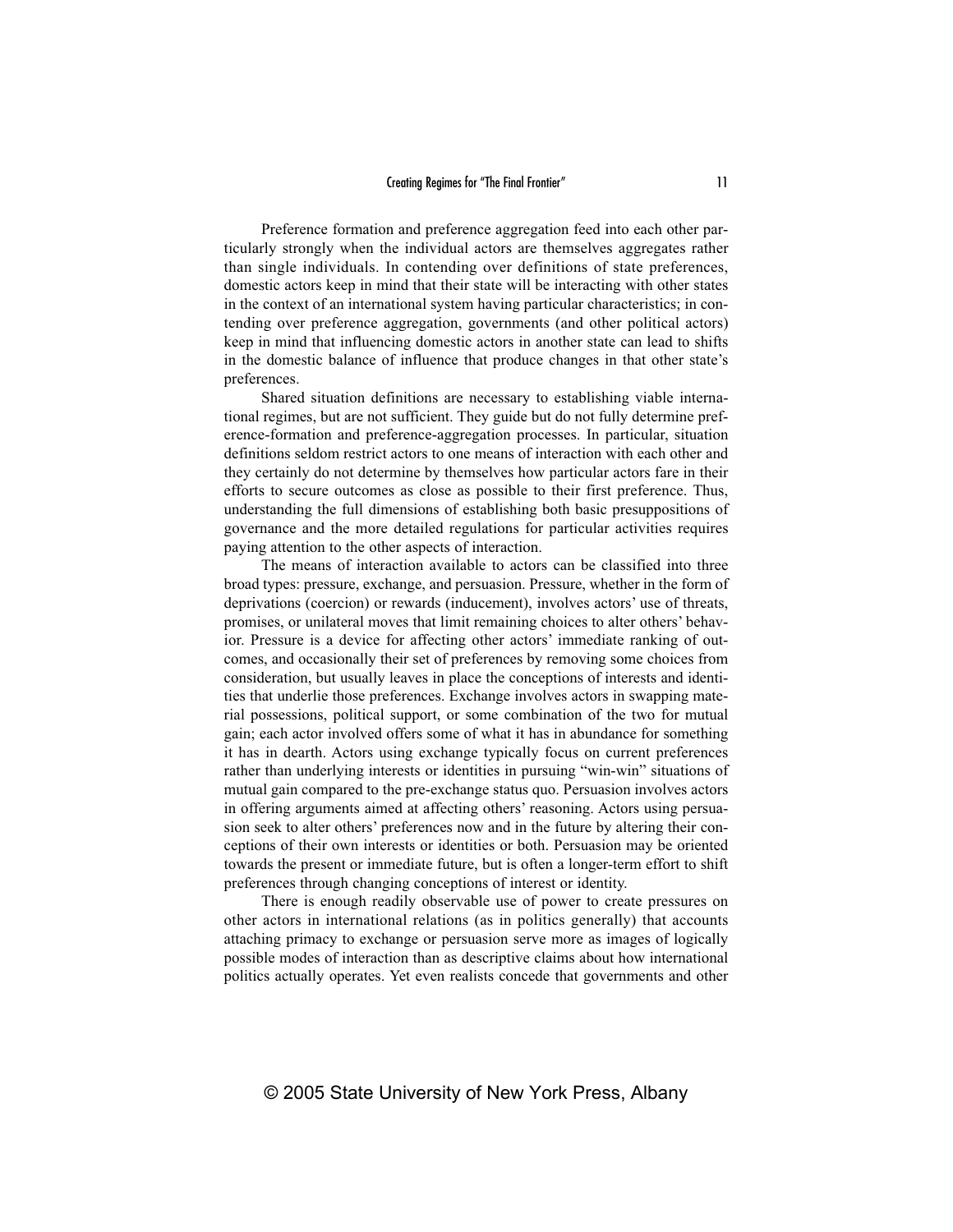actors do not rely on pressure alone; as indicated in E. H. Carr's claim that focusing only on power is as great an error as the idealism he subjected to such withering criticism, Hans Morgenthau's concern with beliefs and normative standards, and Arnold Wolfers's emphasis on the significance of "milieu goals," regarding the shape of the international order.40 Thus, power-only notions of international interaction actually share the logically possible but seldom observed character of exchange-only and persuasion-only conceptions.

The existence of three distinct modes of interaction suggests conceiving of a triangular geometry among them, with the notional pure types at the points of angles and the space within the lines connecting the three outer points used to indicate the various mixes that actually occur. The precise mix varies with the relationships between the actors, with comembers of a "security community,"41 democracies identifying each other as such,42 or states otherwise enjoying a friendly relationship less likely to use armed force against one another and more likely to use exchange or persuasion. The choice of interaction mode also varies by the situation. Particularly but not only in the twentieth century, the development of international law has involved efforts to establish normative standards restricting the occasions on which threats or use of armed force are accepted as appropriate. The post–1945 development of multilateral institutions has been accompanied by an emphasis on persuasion and exchange, though applying forms of pressure other than armed force continues to feature in all international negotiations.

The rapid consensus among governments that the new outer space issues should be handled in United Nations forums—the General Assembly for most issues and International Telecommunications Union (ITU) Radio Conferences for space uses of radio frequency spectrum—committed governments to a process of negotiation that had two effects on debate and decision. First, it created a separation between the "decision process" and the "basic process"43 with a disjuncture between influence over decision making stemming from UN forums' procedures and consensus rules and influence over the substance of rules for space activity stemming from ability to aid or hinder implementation of whatever rules were decided upon in the UN forum. Second, it affected the balance among the three types of interaction and influenced the selection of persons who would be in charge of actual negotiations. Persuasion and exchange (in the form of logrolling or splitting differences) would come to the fore; pressure would recede and most often take the forms of unilateral creation of outcomes to which others would have to respond, implicit vetoes based on others' appreciation that no effective rules could be created without powerful actors' support, or use of opportunities to stall agreements offered by the forum's rules of procedure. The decision to divide the initial phases of discussion in the General Assembly's space committee between a scientific and technical subcommittee charged with developing common knowledge about space, space technology, and the practical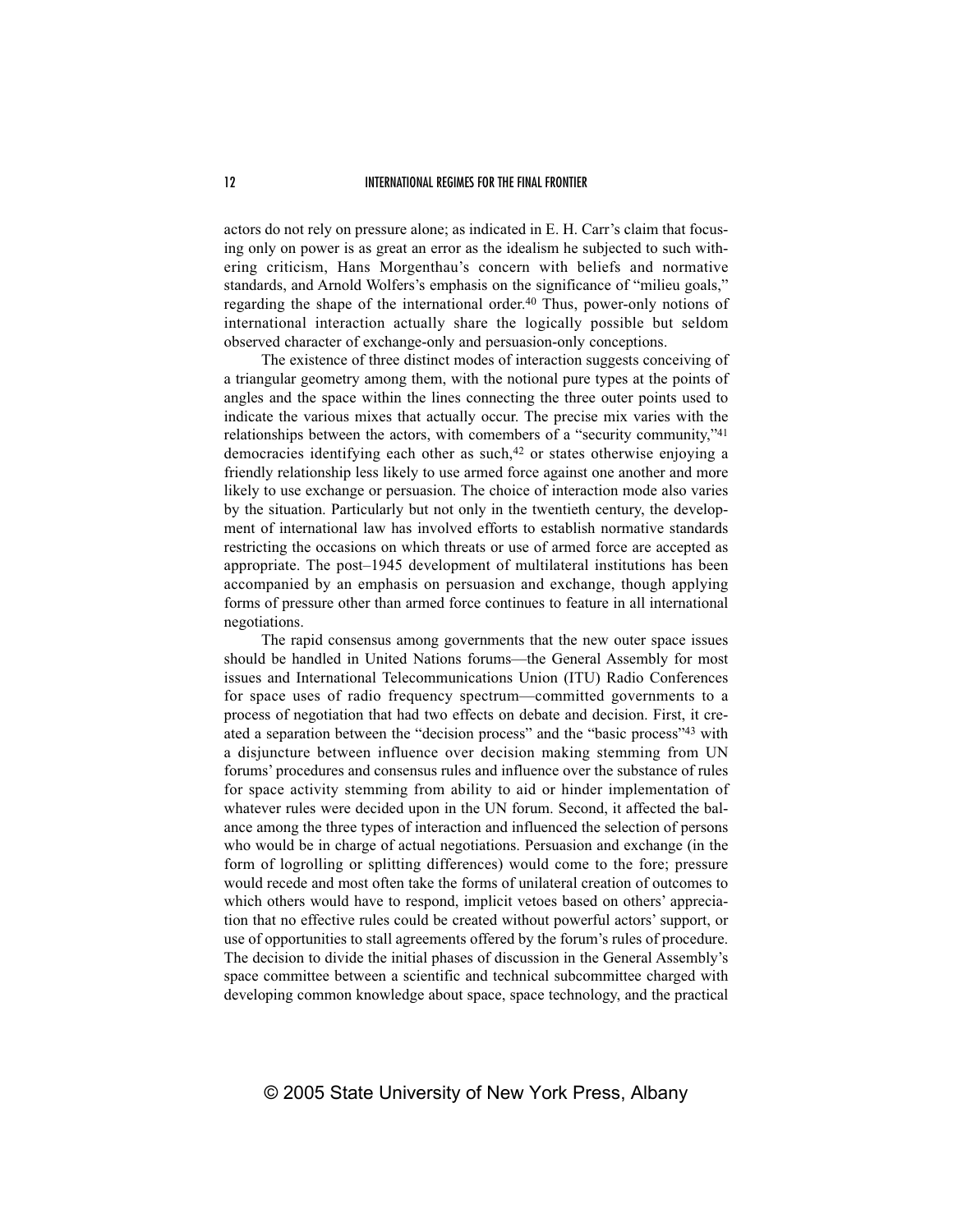possibilities of space activity, and a legal subcommittee charged with drafting multilateral agreements for regulation of space activity ensured that international lawyers would have a prominent place in the regime discussions. Lawyers specializing in radio and telecommunications regulation were also prominent participants in the ITU Radio Conferences. The lawyers never monopolized the process; political leaders, diplomatic generalists, space program administrators, military commanders, and executives of for-profit enterprises also had a hand in both national preference formation and multilateral preference aggregation. Yet the lawyers' strong presence gave the multilateral negotiations a particular cast that had an impact on both the process of developing shared situation definitions and carrying out interaction within their terms.

Accepting that pressure, exchange, and persuasion operate simultaneously commits the analyst to identifying how each operates and how their influences intertwine in the preference-formation and preference-aggregation processes. This begins by following James G. March in rejecting the possibility of using "basic force models" to understand interaction in favor of "force-engagement models" acknowledging both material and ideational influences on choice and action.44 Force engagement models highlight two broad connections between power and persuasion. First, the way a particular actor uses its own capabilities at a particular moment is shaped by the purpose it hopes to advance,45 with the guiding definition of purpose itself affected by intersubjectively shared beliefs, meanings, conceptions, and social institutions as well as by the actor's own individual mental appreciations. Second, the ways others react to an actor's use of its capabilities is shaped by how far they already agree with, tolerate, or can be persuaded into endorsing or tolerating that purpose.

Thus, force-engagement models promote a conception of coalition-building in which pressure (whether by inducement or intimidation) is only one route to success. More durable success involves finding coalition partners favoring a similar definition of the desired outcome and willing to use what power they have to help realize it. In a centralized polity, prevailing coalitions have the benefit of control over a core administrative structure; in a field of minimal institutions like the international system prevailing coalitions must rely on their own resources for implementation. This coexistence of pressure, exchange, and persuasion supports the claims of international relations theorists focusing on persuasion that the international system, while not functioning like a Habermasian ideal speech situation, does provide occasions when "communicative action," "argument," or "deliberation" plays a significant role in international politics.<sup>46</sup>

Establishing new patterns of international governance is thus a multilayered process. Individual actor and among-actor cognitive processes are central to international politics. Individual actors guided by conceptions of the problem at hand and the possibilities open to them now and later work out their preferences, make choices, and interact with others also engaged in working out preferences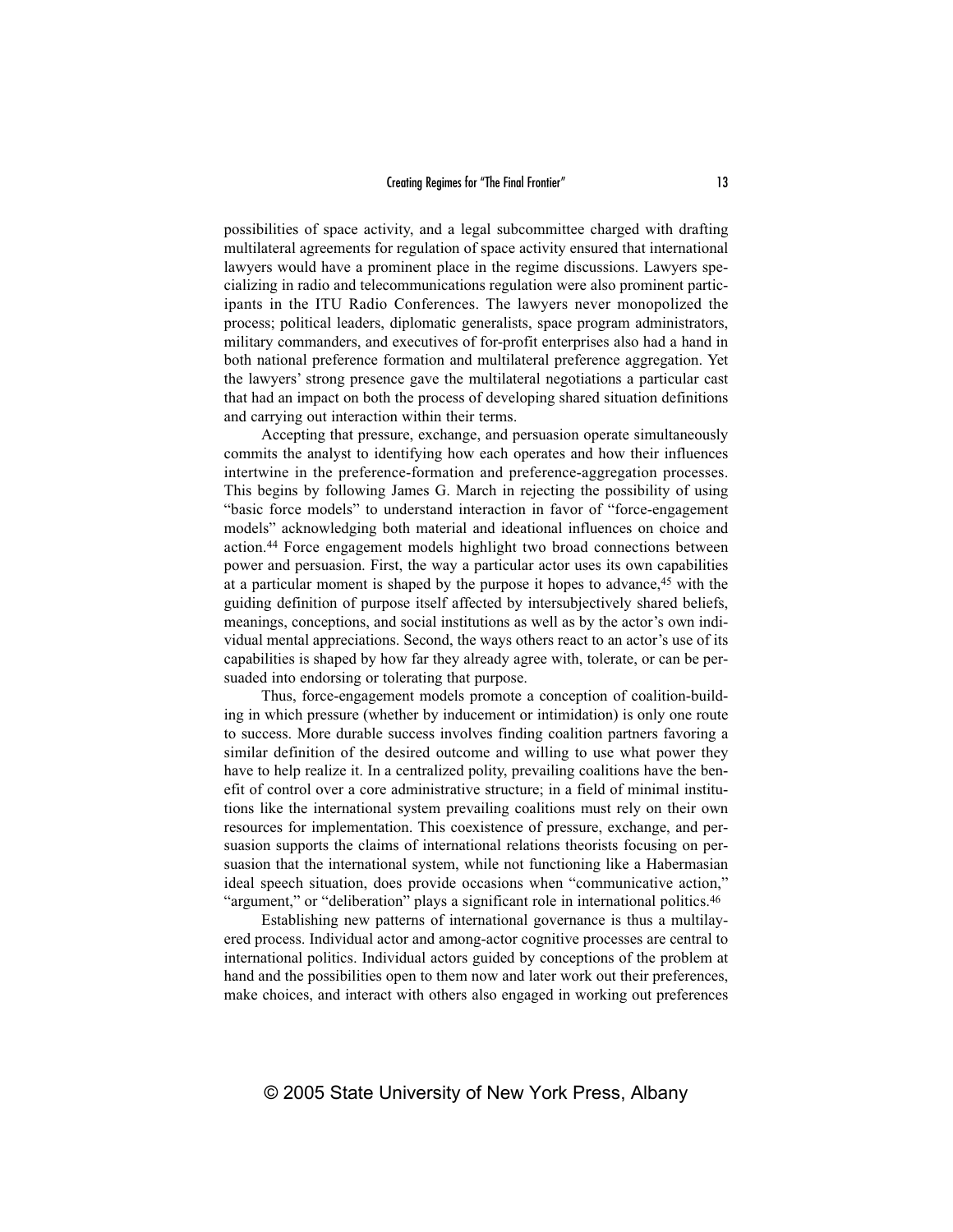and choosing to produce outcomes using their own skills and other resources, all operating within more or less confining limits established by physical realities and social institutions. Thus, comprehending whether an international regime gets established on a particular matter at a particular time and the substantive content of the international regime established requires understanding how actors identify problems and possible solutions, perceive their own interests, formulate their preferences among possible solutions, and anticipate the results of interaction. All these activities are filtered through previously existing or newly established intersubjectively shared ideas, beliefs, languages, and situation definitions that permit mutual comprehension and interaction among actors. At the same time, interaction and outcomes also depend on the distribution of capability among actors and coalitions, and the influence of international system-level institutions in channeling interactions into particular patterns.

# THE PATTERNS OF SPACE ACTIVITY, 1957–1988

Human activity in outer space developed so recently because it is difficult to put objects or people into space, keep them there safely, and (when desired) return them to Earth in one piece.47 The difficulty of entering space depends in part on the sort of mission involved. Placing a satellite or spacecraft in near-circular orbits about 150 km above sea level—the minimum altitude for avoiding atmospheric drag strong enough to pull an object in circular orbit to Earth within days—requires giving it a speed of 7.8 km/second (28,080 km/hour) while placing a robot probe or spacecraft into a trajectory towards other natural bodies in space like the Moon or a planet requires attaining escape velocity of 11 km/second (39,600 km/hour) and steering it to the destination. That rocket engine technology could provide the necessary speed was demonstrated mathematically in 1925, and German rockets reached the edge of space during World War II. The steering problem was more complicated, because it involved the mathematical "problem of three bodies"—calculating the path a vehicle leaving one moving object should take to arrive at another moving object. Mathematicians still regarded this problem as unsolvable in the 1940s, and rocketeers realized that until it could be solved or worked around, effective space activity would be confined to placing objects in Earth orbit. Early Moon missions (such as the Soviet Luniks in 1959) involved strong elements of luck. Steering space objects became far more effective in the early 1960s first when computers were used to provide midcourse alterations to initial approximations of the flight plan and then when mathematicians solved the "three body problem" using the newly developed tools of vector analysis.48 Yet even with advances in rocket engine power, reliability, and steering, launches are not yet the routine activity comparable to civil aviation basic to dreams of interplanetary travel or settlement. Each launch takes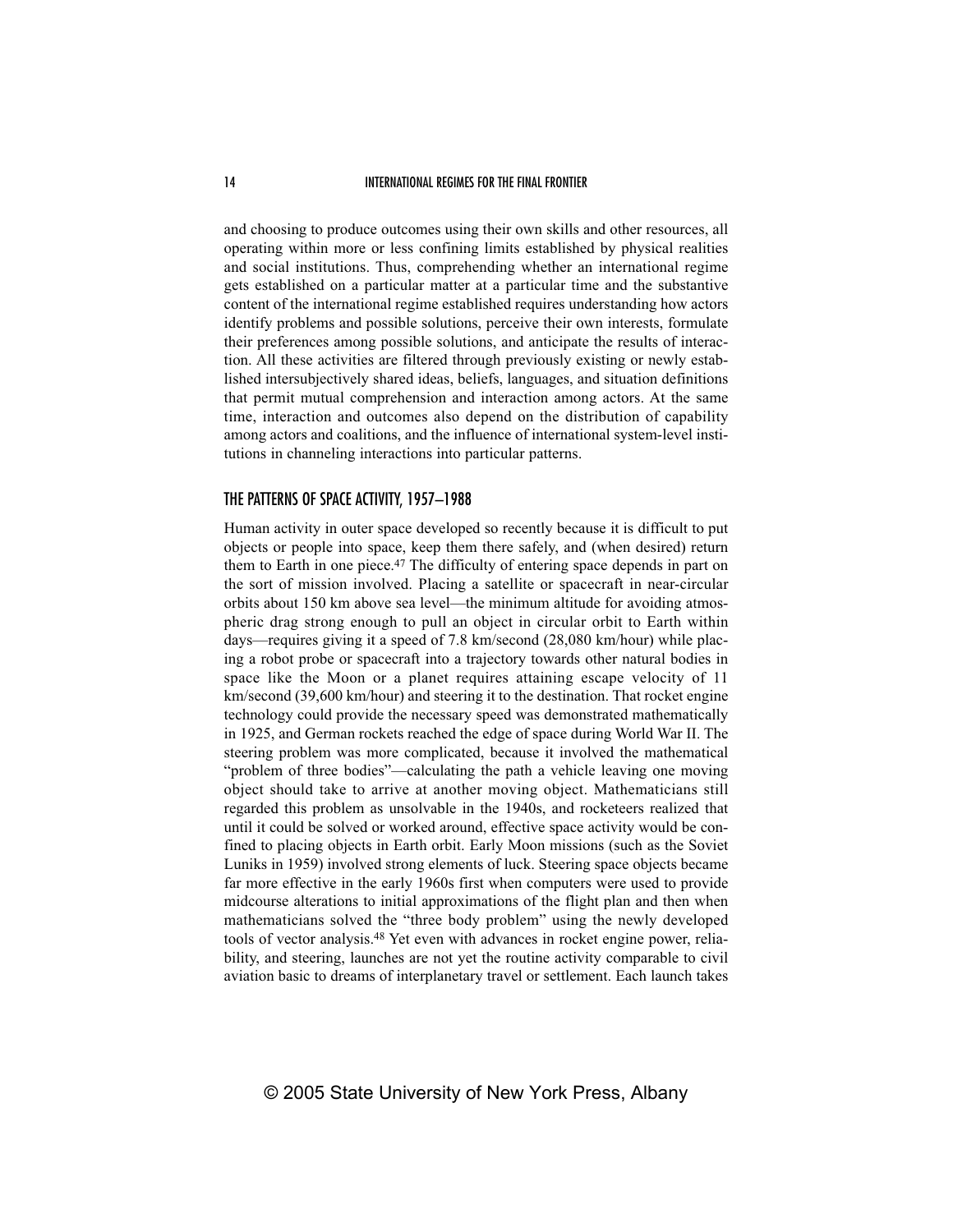considerable preparation; the risk of launch failure remains high—as spacefarers using U.S.-made Delta III, Russian-made Proton, and Japanese-made H2 rockets all found to their dismay in late 1999.49

Staying in space safely is at least as hard because people and objects must be protected against several hazards. Satellites, spacecraft, and astronauts working outside their craft must all be equipped to function in a near vacuum. They must also deal with extreme temperatures: high heat when exposed to the Sun near Earth and deep cold when in shadows or far from the Sun. The sun-facing side of a satellite in geostationary orbit can reach a temperature of 150 degrees C while the other side is exposed to temperatures of –200 degrees C. Temperatures in near earth orbit are comparable, and anything operating at altitudes between 600 and 1000 km above sea level must also deal with the charged particles of the Earth's magnetosphere. The magnetosphere is a boon to life on the surface since it protects Earth from the solar wind (charged particles emitted from the Sun as it burns), but the charged particles it catches travel at speeds of 500–2000 km/second. Severe radiation also exists in the Van Allen belts which arc outward over the temperate and tropical areas of Earth and rise 500–64000 km above sea level at their widest extent. Very low satellites avoid both magnetosphere and Van Allen belts, but most pass through them for all or part of their orbit. The geostationary orbital band favored for communications satellites and some remote sensing and reconnaissance satellites lies in the upper Van Allen belt, necessitating extensive forms of radiation shielding and electrostatic charge dispersal that add considerably to construction costs.

Returning from space involves meeting a third set of physical challenges: entering the Earth's atmosphere at just the right angle and speed and dissipating the high heat generated when fast moving objects meet atmospheric drag. Angle of approach is critical: at too shallow an angle the spacecraft bounces back into space while at too deep an angle it burns up. Even at the correct angle, the heat is formidable: U.S. space shuttles carry insulation on their nose and wing leading edges capable of withstanding more than the 1260 degrees C (2300 degrees F) temperature they usually meet on reentry, and a broken wing tile doomed the Shuttle Columbia in February 2003.

All these features make large-scale space activity a multimillion dollar enterprise within reach only for the largest private corporations and the governments of major states. University-based and amateur groups have built small satellites, but get them into orbit by "piggybacking" on someone else's launch. Governments have been and remain the most active sponsors of space activity, engaged in exploring space primarily with robot probes, using satellites for military reconnaissance, weather observation, mapping, land use surveys, and environmental monitoring, and actively contemplating other military possibilities. Despite speculations about the potential of mining the Moon or asteroids and of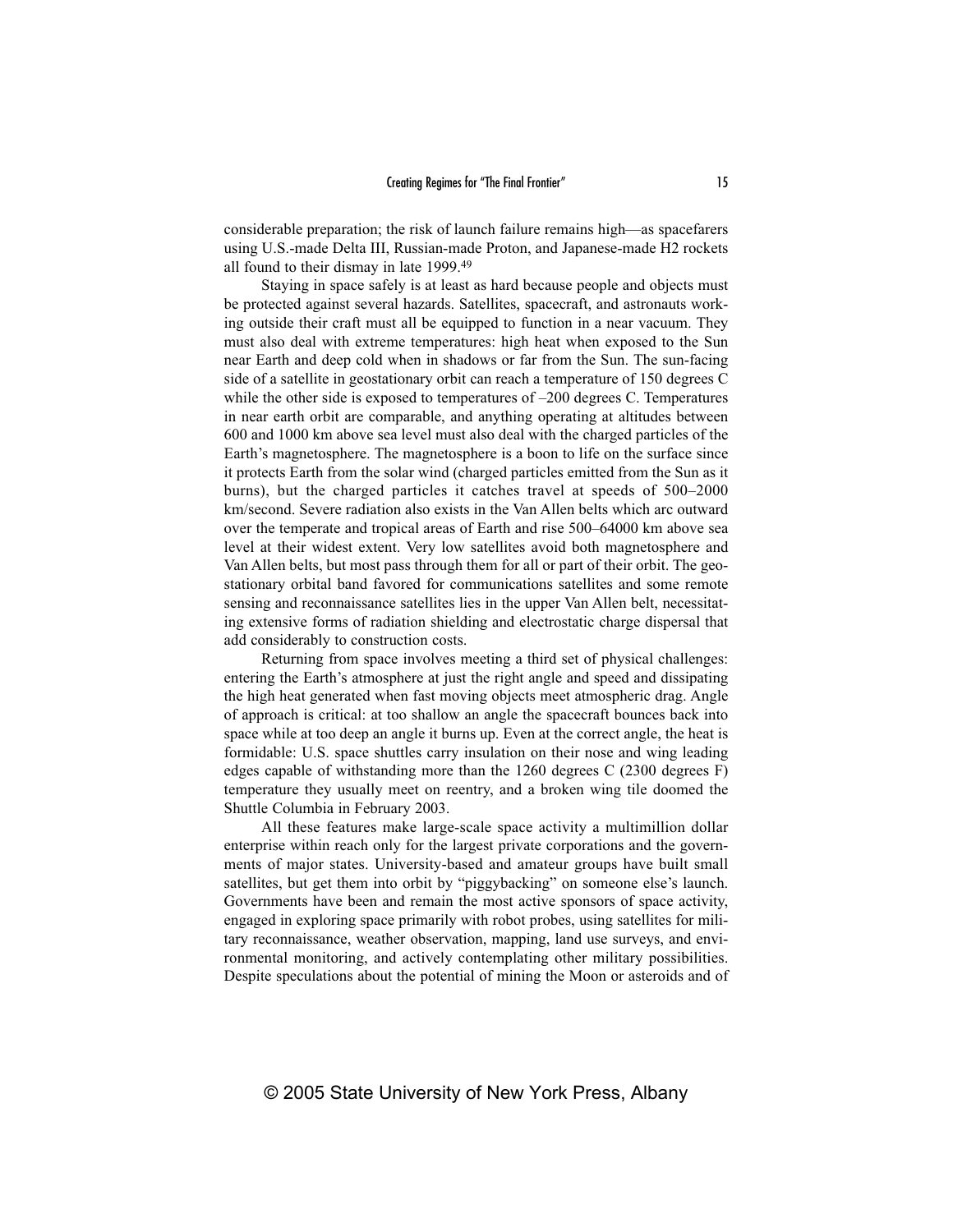setting up certain forms of manufacturing in space, provision of telecommunications and broadcasting by satellite was (and remains) the only commercially viable space activity. Efforts to turn satellite remote sensing into a commercial or quasi-commercial undertaking began in the 1980s, but largely failed later though a few private operators did find niche markets in providing high resolution data. Private firms entered space activity in the 1960s as contractors, building satellites, and other equipment; in the 1970s private firms also provided most of the data enhancement and analysis adding value to remote sensing imagery.

In strong contrast to the visions of space enthusiasts, the direct human presence in space was very limited. Six parties of U.S. astronauts each briefly visited the Moon in 1969–72, but humans have not left near earth orbit since. Relays of Soviet cosmonauts, joined by occasional others, occupied the Salyut and Mir stations continuously after 1974; a succession of U.S. crews, also joined by others, flew shorter-duration space shuttle missions starting in 1981. "Human presence" was manifested primarily through placing satellites in orbit around Earth and sending occasional robot probes towards other parts of the solar system. Low earth orbits (LEOs), roughly circular orbits up to 5000 km above sea level with an orbital period (the time required for one complete circuit of Earth) of ninety minutes to a few hours are used for mobile communications relay, and certain remote sensing, reconnaissance, and weather observation satellites. The relays are placed on orbits taking them over the more densely inhabited areas of Earth; the others are usually placed in polar orbit (orbits perpendicular to the equator) because these afford the best vantage point for data collection. Satellites used for communication relays or broadcasting to the far north or south—areas between sixty degrees north or south latitude and the Poles—are placed in highly elliptical "molniya" orbits inclined 63.4 degrees from the Equator with an apogee of about 40,000 km above sea level, a perigee of about 500 km, and an orbital period of twelve hours.50 Satellites placed in these orbits are visible above the horizon on the apogee side of the equator for eleven hours and on the perigee side for one hour; operators providing global services use four in the same orbital track to assure continuous service. Most communications relay and broadcasting satellites, as well as some weather observation satellites, are placed in geostationary orbit, a circular orbit at 37,500 km above sea level directly above the equator having an orbital period of twenty-four hours. The satellite thus appears to hang over the same spot, permitting continuous observation of or service to a circular portion of Earth having a radius of approximately 6,675 km from the equatorial spot.51 There is a smaller cluster of satellites, some remote sensing or reconnaissance satellites on polar orbit and location-finding systems on other orbits, in the "semi-synchronous" circular orbit having an altitude of 20,000 km and an orbital period of twelve hours. A yet smaller cluster, including the United States's nuclear blast detectors, have been placed in "super-synchronous orbit" more than 37,500 km above sea level.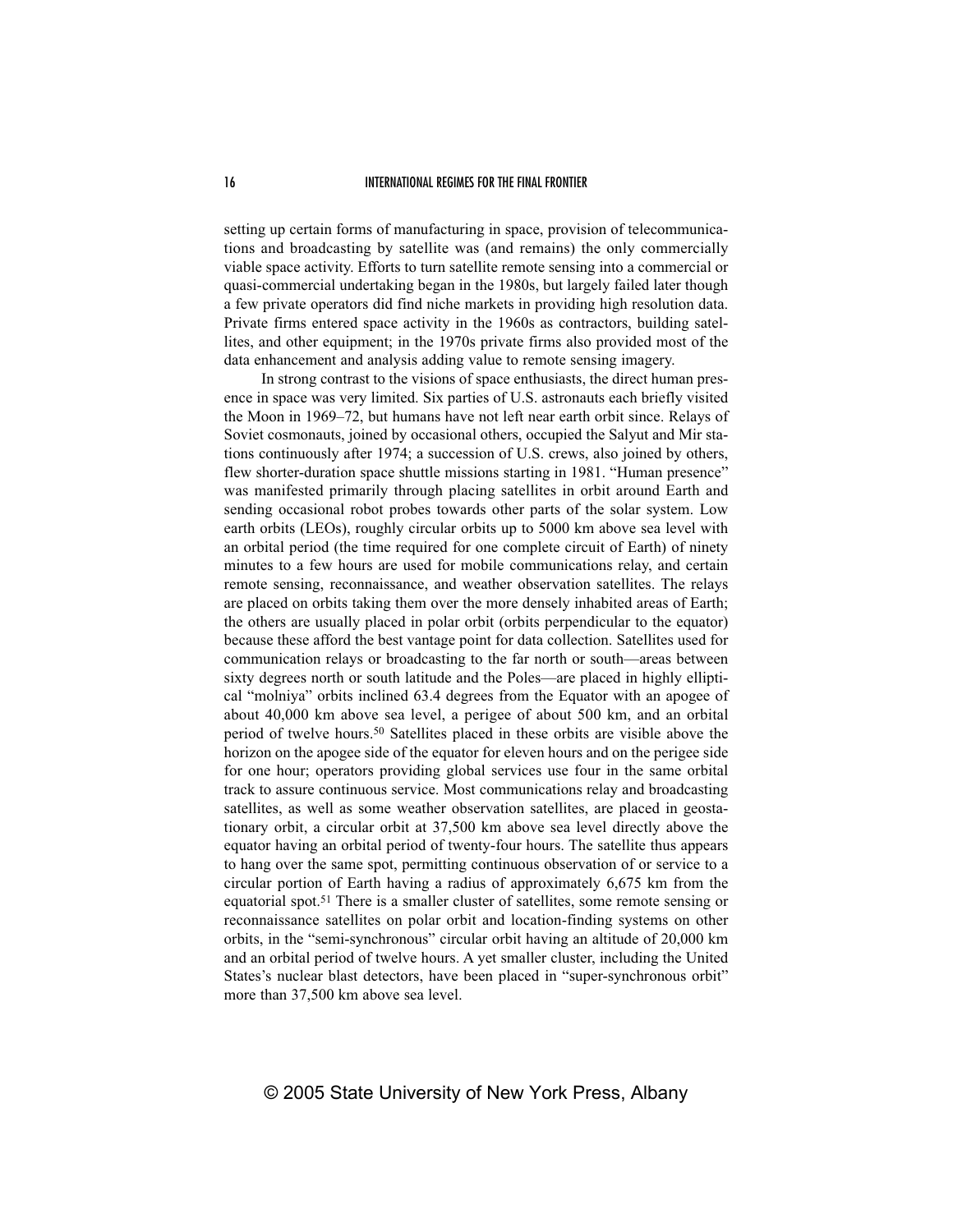Space activity began in the late 1950s as the exclusive preserve of two governments—the Soviet Union and the United States. By the late 1980s the diplomatic terminology, denoting different levels of space activity, had evolved to reflect the wider range of space efforts that had developed in the meantime. The term "spacepower" was applied to governments capable of designing, constructing, launching and operating "heavy payloads" weighing 500 kg or more.<sup>52</sup> This group included the Soviet Union and the United States joined by France (1965), Japan (1970), China (1970), the United Kingdom (1971), and India (1980). The British and French have merged their activities with the European Space Agency, as have the Germans, but all three could rapidly develop individual launch capacity if they wished. A larger number of governments launched small rockets and payloads into space, but lacked the ability or the resources to undertake a national heavy launch program.

A binary distinction between "spacepowers" and "non-spacepowers" fails to capture the variation of involvement in space activity among governments lacking ability to launch heavy payloads. Some of these governments had developed national space programs significant enough to give them a distinct voice in negotiations by 1988. The more active designed, constructed, and operated their own large satellites but contracted out launching to one of the spacepowers. Australia, Brazil, Canada, Germany, and Italy had all become "builder-operators" by 1988. Another group of states including Argentina, Indonesia, Mexico, and the Philippines became "operators"—they bought satellites from the major North American or European builders, commissioned launches from one of the space powers, and then took over operation once the satellite was in orbit.

Most governments participated in space activity as members of one or more intergovernmental consortia. The European Space Agency gave the smaller European states a way to participate in group space efforts. Intercosmos provided a forum for coordinating Soviet bloc space efforts but never became a launcher, builder-operator, or operator in its own right. The international communications satellite consortia—Intelsat and Inmarsat with their near-global memberships— Intersputnik, Eutelsat, and Arabsat with their regional ones—were operators contracting out the construction and launch of their satellites. Member governments were partly shareholders in the venture and partly users enjoying access to satellite telecommunication relays or broadcasts for themselves or their populations.

In the period under study, private firms remained on the fringes. In Western countries, they were prominent from the start as rocket, satellite, and space vehicle builders delivering their products to national governments or intergovernmental consortia. The Soviet bloc relied primarily on Soviet state enterprises for these products, and used its influence to limit the extent to which private firms acquired rights under outer space regimes. Even in the West, private firms did not undertake continuous independent space activity until the 1970s when the U.S. government authorized NASA to launch privately owned communications relay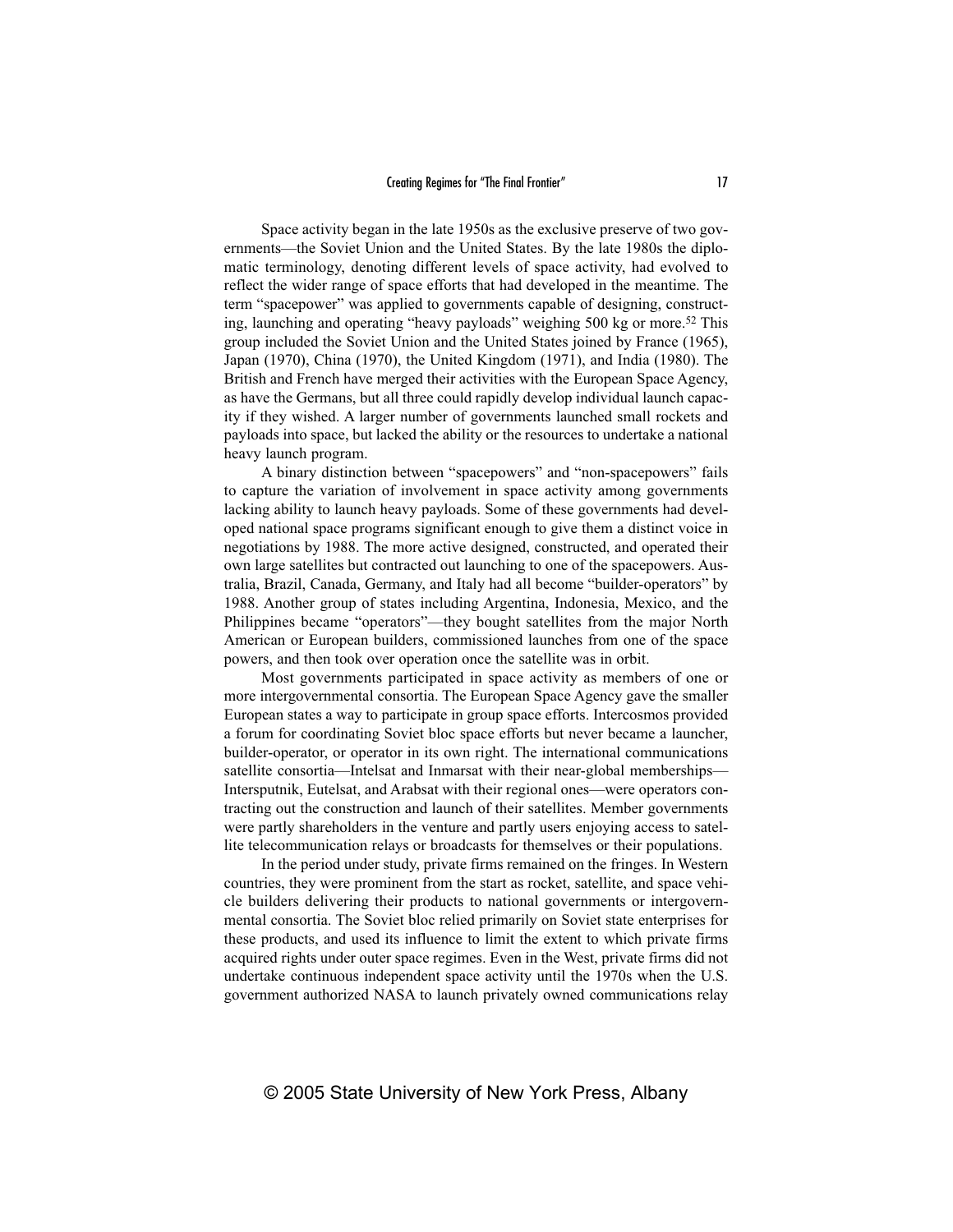and broadcast satellites.<sup>53</sup> Other governments also permitted private firm activity in the 1980s, leading to creation of a number of privately owned regional and global satellite networks. The French government organized its satellite remote sensing operations as a public-private partnership from the start. The U.S. government moved in that direction in 1986–92 though reversed itself when the market for images proved thinner than expected and returned remote sensing to government operation. A number of private firms made initial steps towards developing independent launch capacity in the 1980s, but none actually emerged as launch contractors until the 1990s.

Governments have had the greatest impact on the development of international regimes for space activity not only because they have been the most active users of space, but also because they jealously maintain their place as the primary actors in world politics. They insist on their status as the sole voting participants in any negotiation of formal international regimes. Ability to operate in space has given spacepower, builder-operator, and operator governments the most impact since they can make or break any proposed regime. Yet other governments and other sorts of actors also have interests at stake. Private firms hoping to operate in space need regimes that permit them to do so; private equipment makers, not desiring to venture into space themselves but dependent on demand for their products, want rules that encourage space activity. Clear stakes are also held by the many governments of the world which lack the resources and/or the desire to develop any level of national space program because they possess receiving stations for weather observation data and they or their nationals use the services provided by communications, broadcast, and location-finding satellites. Borrowing terms from the computer world, governments of "system user" states have interests and preferences regarding the development of outer space activity and perspectives on what sort of international regimes would promote desirable patterns of activity distinct from those of the "system operators."

# PLAN OF THE STUDY

Chapter 2 lays out the institutional characteristics that were common across all the space negotiations studied: the basic organization and norms of the international system and the nature of the multilateral forums chosen for addressing the issue.

Chapter 3 covers the decade-long process, culminating in adoption of the 1967 Outer Space Treaty, by which governments agreed to the basic principles and norms of space activity. Ninety-eight states are currently parties, including all with ability to undertake space activity, making the Outer Space Treaty the common foundation of current outer space law. The first part of the chapter focuses on use of the more complex form of reasoning by analogy through which governments agreed to classify outer space as a common area with an open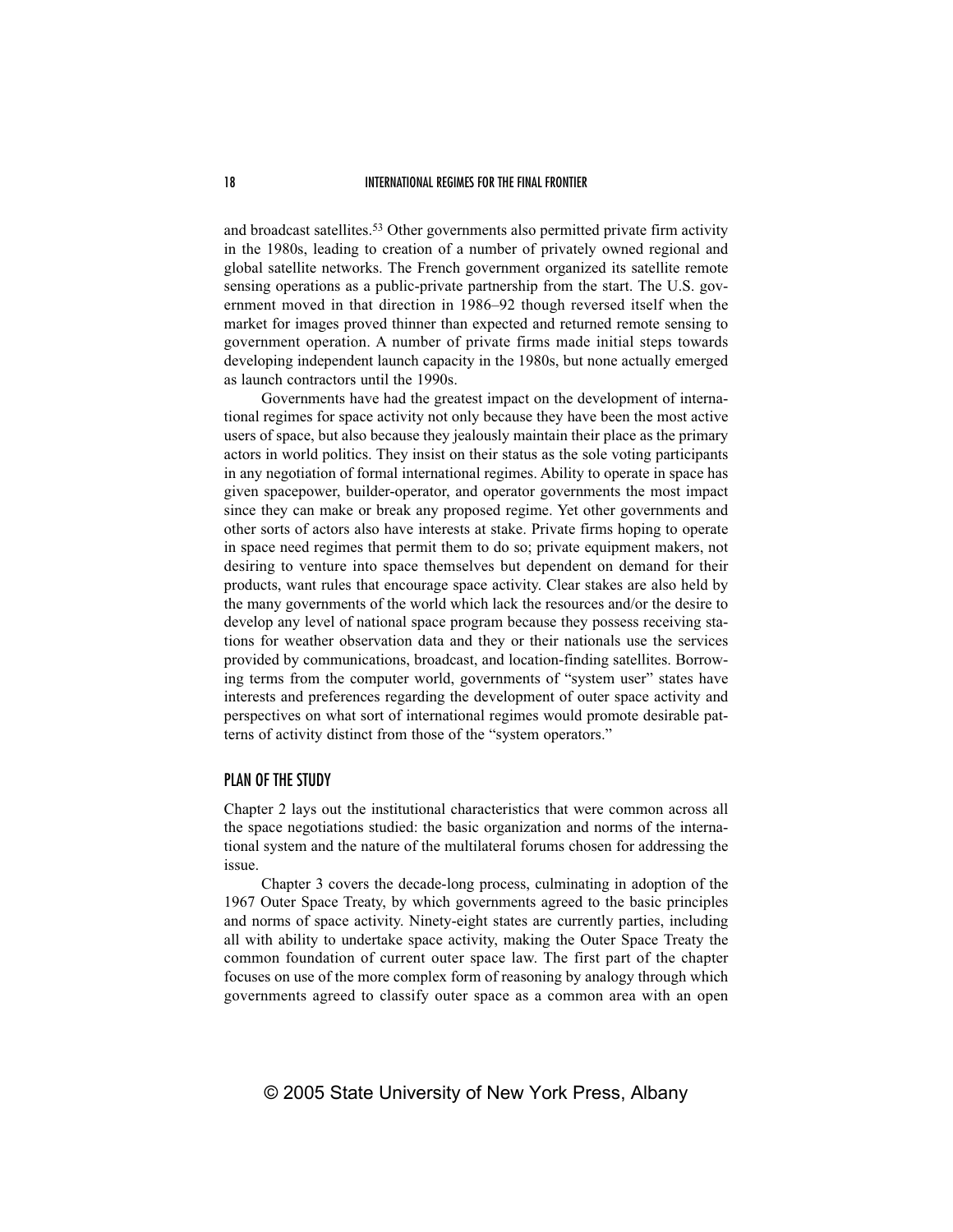access rule. The second reveals some of the limits of creating common definitions with reasoning by analogy by tracing the complicated set of reasons why governments have not yet settled on an explicit definition of the boundary between air and outer space.

Chapters 4 and 5 cover discussions regarding regimes addressing three of the immediate implications of any form of space activity: rescue of astronauts, registration of objects launched into space, and liability to provide compensation for damage caused by launchers, satellites, spacecraft, and other space objects that fall back to Earth. All three could be treated as instances of problems familiar from maritime and aerial navigation, which greatly assisted negotiation of international regimes codified in formal multilateral treaties by the UN General Assembly's Committee on the Peaceful Uses of Outer Space.

Chapter 6 deals with the most divisive of space issues: regulation of military activity. Here, too, the simpler form of reasoning by analogy was applied, a process strongly encouraged by superpower perceptions of close relation between military activity in near earth space and military activity on Earth. Chapter 6 focuses primarily on the initial round of negotiations regarding military activity in space, and traces the bifurcation of rules—not meriting the appellation "regime" in some eyes since they conform so closely with the superpowers' existing preferences—establishing a nonmilitarization regime for natural celestial bodies and distant space plus a set of modest arms control measures for near earth space.

Chapter 7 focuses on negotiation of 1979 Moon Treaty. The initial impulse for negotiations stemmed from superpower desire to avoid politico-military conflicts regarding the Moon, but discussions were soon dominated by the Group of 77 effort to extend the "common heritage of mankind" principle and associated notions of managing resource activity through a global intergovernmental organization to the Moon and other natural bodies in space. This focus on the presence of resources to justify an expansion of the common heritage idea to other geographical areas made this one of the most clearly South-North contentions of all the space negotiations. Though a multilateral treaty was written, it enjoys too little acceptance to be the basis of an effective international regime.

Chapter 8 addresses the most economically significant form of space activity: use of Earth-orbiting satellites as telecommunications relays and broadcasting platforms. It traces development of the basic norms and procedures for allocating the radio frequencies and geostationary orbital locations needed for using satellites in this way. Simple use of analogy encouraged confiding this issue to the International Telecommunications Union since it was already the forum for coordinating other uses of radio frequency spectrum. Though involving considerable argument regarding access norms that took on strong South-North overtones, the technical character of ITU forums imparted a different dynamic to negotiations than would have occurred in a more "political" body, a